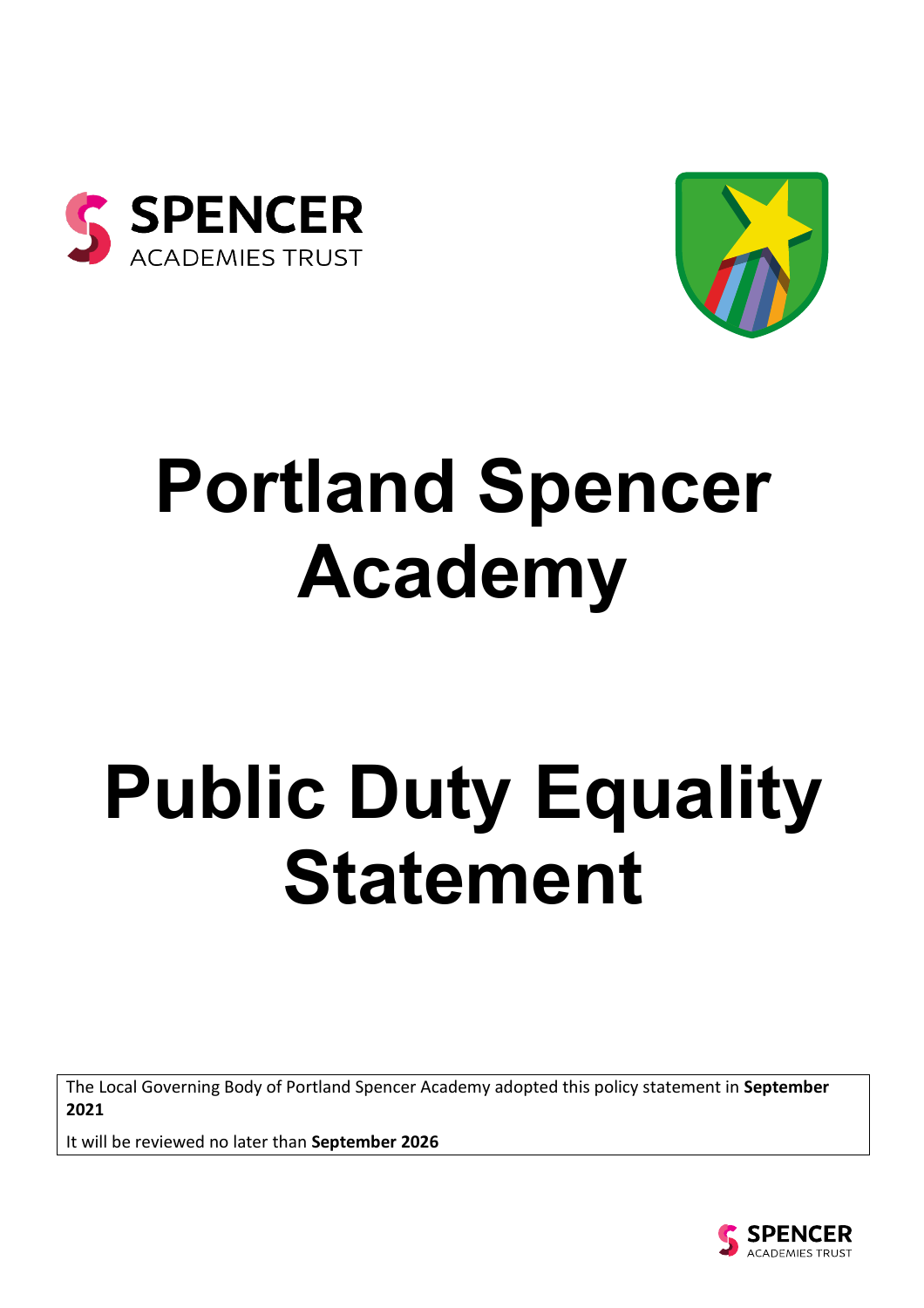# **Contents**

| 1.1 Equality Objectives                   |  |
|-------------------------------------------|--|
| 1.2 Protected Characteristics             |  |
| 1.3 Equality at Portland Spencer Academy  |  |
| 1.4 Local Support                         |  |
| 1.5 Links to other polices                |  |
| Appendix 1 Equality Action Plan 2021-2025 |  |

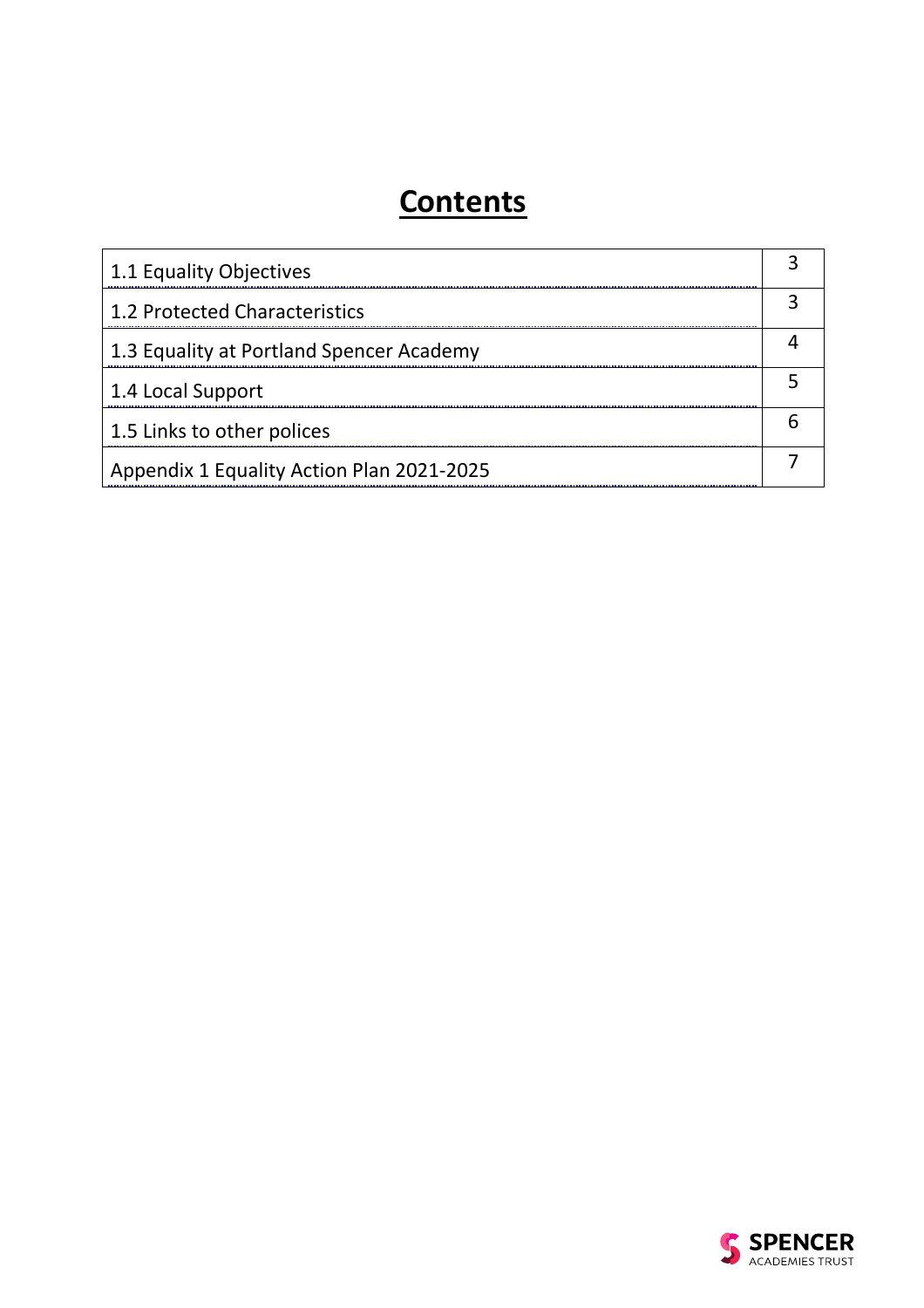## 1.1 Equality Objectives

At Portland Spencer Academy, we are committed to meeting the public sector equality duties (PSED). The Public Sector Equality Duty requires our school to monitor our policies and procedures and to publish information about equalities in our school. We follow and revise our Equality Action Plan (2021- 2025), continually review and seek to improve our provision regularly.

The new General Duty replaces the three existing public sector equality duties for disability, race and gender. It covers all protected characteristics and has three main aims requiring public bodies to have due regard to the need for:

1. Eliminate discrimination, harassment, victimisation and other conduct that is prohibited under the Equality Act 2010.

2. Advance equality of opportunity between persons who share a protected characteristic and persons who do not share it.

3. Foster good relations between persons who share a protected characteristic and persons who do not share it.

#### 1.2 Protected Characteristics

The Equality Act 2010 states that it is unlawful to discriminate against people with the following protected characteristics. This applies to the whole school community:

- Age (staff)
- Disability
- Gender
- Gender identity and reassignment
- Pregnancy and maternity
- Race (ethnicity)
- Religion and belief
- Sexual Orientation
- Marriage and Civil Partnership (Staff)

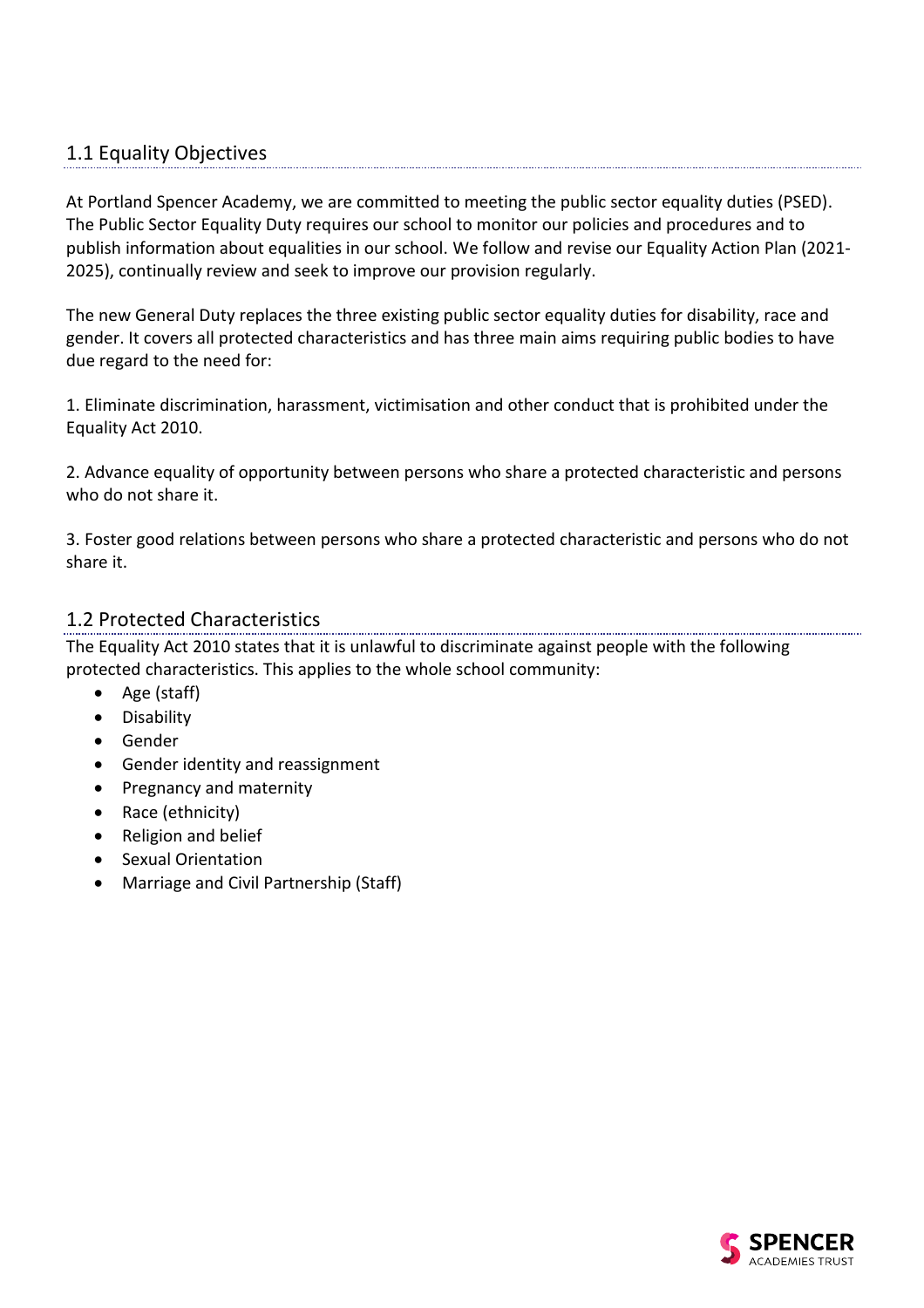# 1.3 Equality at Portland Spencer Academy

We believe that equality at our school should permeate all aspects of school life and that it is the responsibility of every member of the school and wider community. Everyone within our school community should feel safe and secure, they should feel valued and of equal worth, these include:

- Children and young people
- All staff employed at the school
- Students on placement
- Staff from across other Trust Schools
- Parents/carer
- **Governors**
- Agency staff
- Contractors working at our school
- External agencies whose staff are working with our school, including Health, Social Care, Special Needs support and agencies such as the Department for Education, Ofsted and Challenge Partner colleagues.
- All visitors to the school

We implement accessibility plans which are aimed at:

- Increasing the extent to which disabled pupils can participate in the curriculum.
- Improving the environment, both inside and out, to enable disabled pupils to take better advantage of all we have to offer, both educationally and pastorally.
- Continuing to develop the accessibility of information for disabled pupils

The Trust, governing body and school are committed to a policy of equality and aims to ensure that no employee, job applicant, pupil or other member of the school community is treated less favourably on grounds of sex, race, colour, ethnic or national origin, marital status, age, sexual orientation, disability or religious belief.

Any behaviour, comments or attitudes that undermine or threaten an individual's self-esteem on these grounds will not be tolerated. We aim to provide equal access to high quality educational opportunities and to ensure that everyone feels that they are a valued member of the school community. We seek to provide a safe and happy environment where all can flourish and where physical and cultural diversity is celebrated. All members of the school community are responsible for promoting the school's Equality Policy and Action Plan and are obliged to respect and act in accordance with this policy.

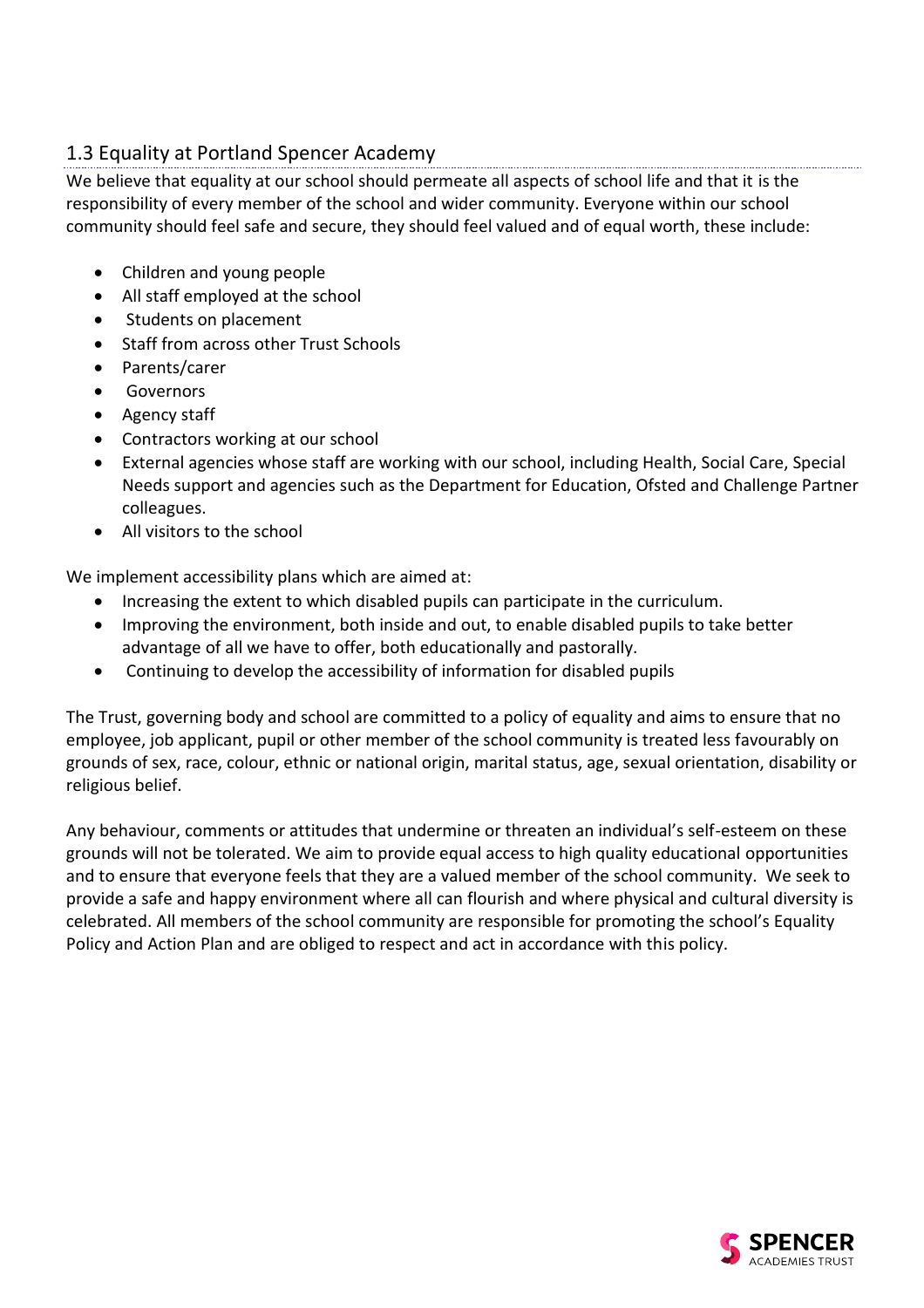### 1.4 Further Support

#### **Equality Advisory Service**

The Equality Advisory Service helpline advises and assists individuals on issues relating to equality and human rights, across England, Scotland and Wales. They also accept referrals from organisations which, due to capacity or funding issues, are unable to provide 'in depth help and support' to local users of their services local users of their services.

<https://www.equalityadvisoryservice.com/>

#### **Council for Disabled Children**

The Council for Disabled Children offer impartial information and advice to children, young people and their parents on matters relating to SEND including: local policy & practice, local offer, SEN education law and related law and guidance on disability, health & social care, personal budgets. This is provided through their website, telephone advice line and face to face support if required. [https://councilfordisabledchildren.org.uk/what-we-do-0/networks/iassn/find-your-local-ias](https://councilfordisabledchildren.org.uk/what-we-do-0/networks/iassn/find-your-local-ias-service/east-midlands-0/nottingham-and)[service/east-midlands-0/nottingham-and](https://councilfordisabledchildren.org.uk/what-we-do-0/networks/iassn/find-your-local-ias-service/east-midlands-0/nottingham-and)

#### **Allfie**

Alfie believe inclusive education is about a fundamental shift in the existing education system from seeing difference as a problem to be fixed to celebrating the diversity of learners and providing all necessary supports to enable equal participation. They are a rights-focused, disabled-people led, grassroots organisation, which seeks to build alliances with individuals and organisations who share our vision. Allfie are committed to finding ways of working with mainstream education organisations and campaign groups as well as decision makers, including MPs, peers and civil servants and are part of a number of broader networks including the Council for Disabled Children, the Reclaiming Education Alliance and the Reclaiming Our Futures Alliance which is a partnership with our sister organisations in the Disabled people's movement.

#### **Nottingham Equal**

Nottingham Equal are a network of community organisations connecting Nottingham's BAME communities. They help BAME groups to develop capacity and ensure there is equal access to information, services, opportunities and resources. <https://www.nottsequal.org.uk/>

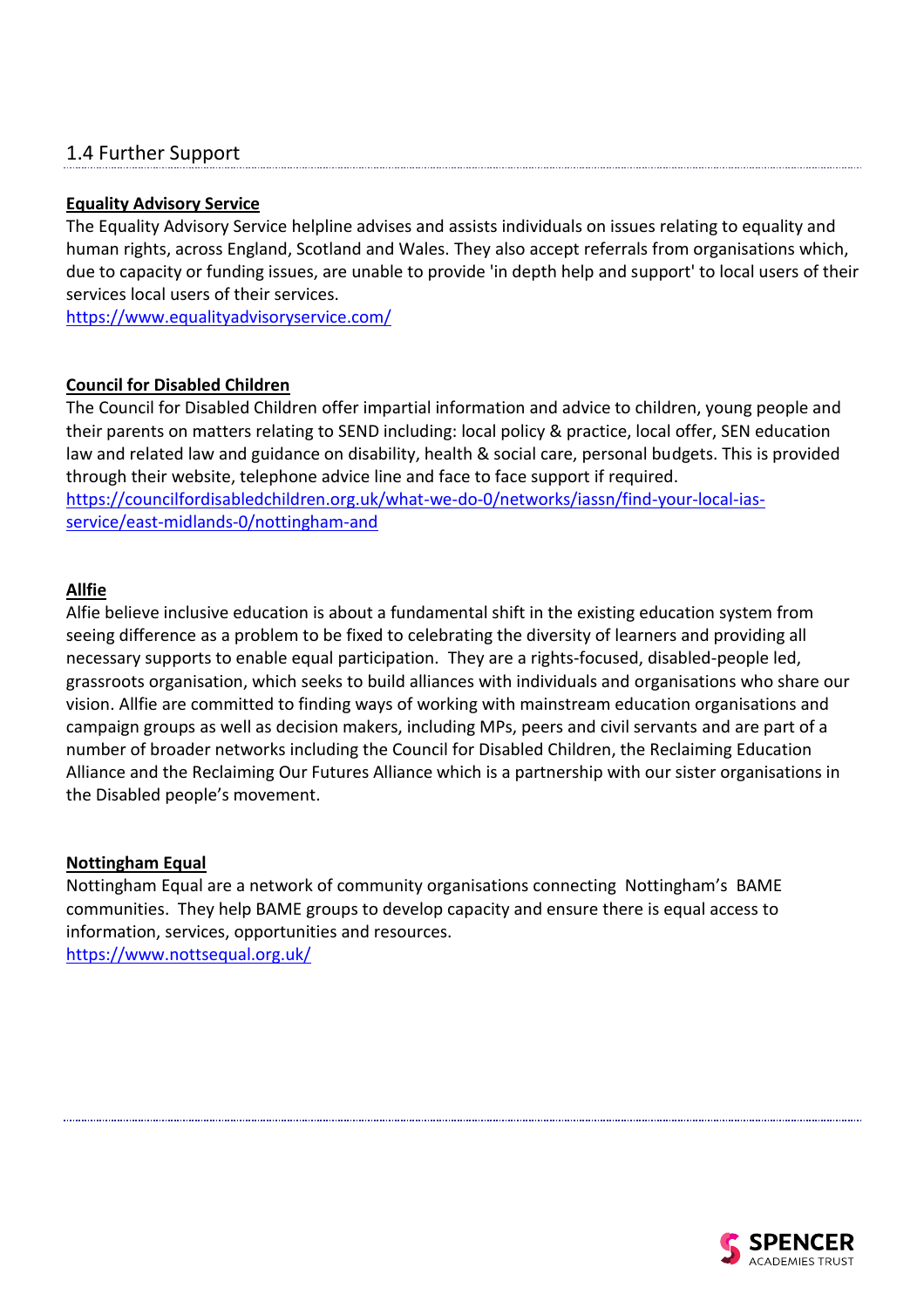### 1.5 Links to other policies

Further details of how our Equality Policy is embedded can be found in the following policies and documents:

- Behaviour and Anti- bullying Policy
- SEND Policy
- Accessibility Plan
- RSE Policy
- School Development Plan
- Pupil Premium Strategy
- Curriculum Intent
- Remote Learning Policy
- Administration of Medicine and Medical Conditions Policy
- Staff Code of Conduct (Staff)
- Disciplinary Policy (Staff)
- Pay Policy (Staff)
- Recruitment Policy (Staff)

Additionally, we have a duty to publish our equality objectives and these are set in our Equality Action Plan below, together with details of how we plan to achieve them.

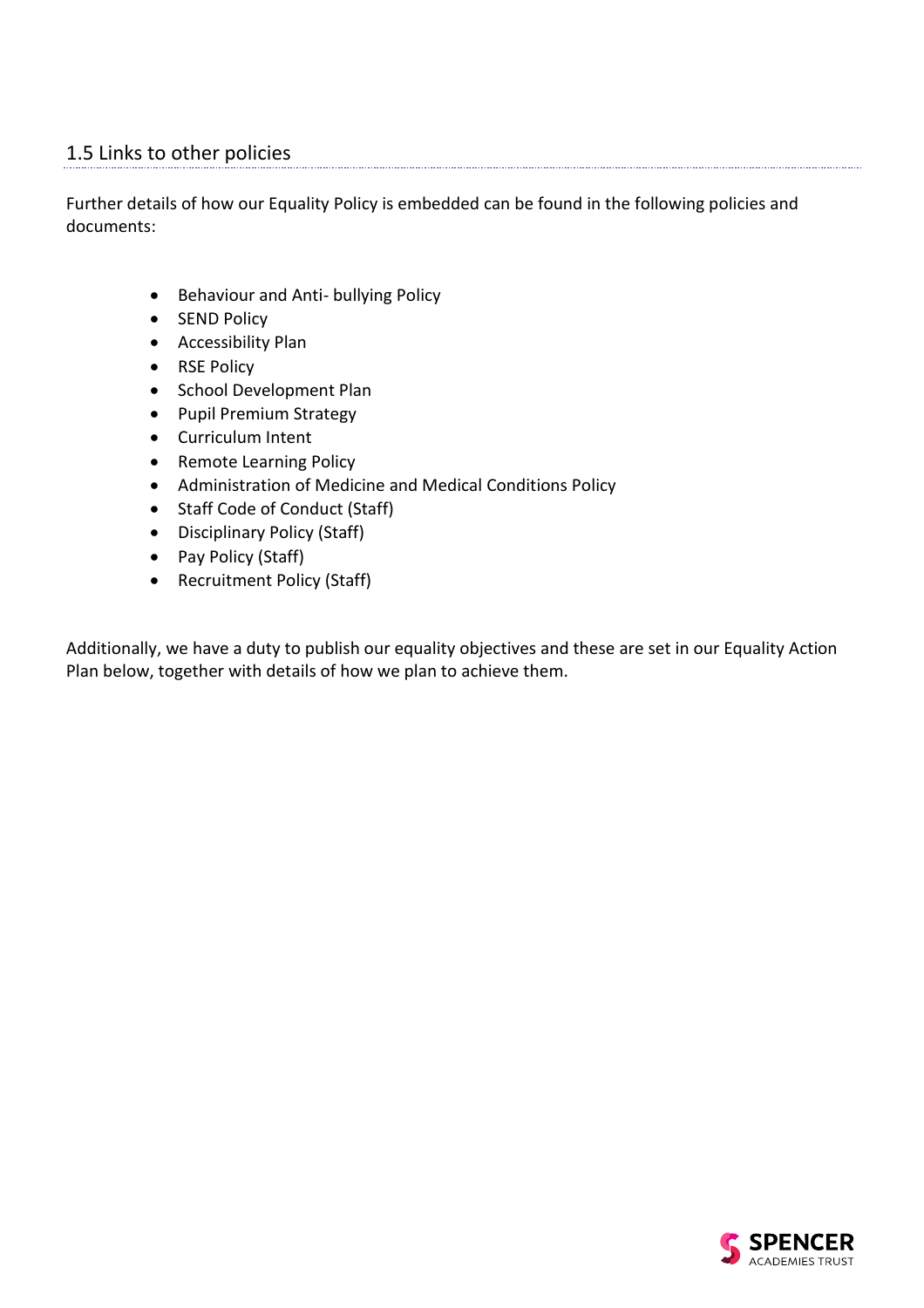| <b>Equality Action Plan 2021 - 2025</b>                                        |                                                                                                                                                                                                                               |           |                                                                       |                      |                       |                                                                                                     |                                      |  |  |
|--------------------------------------------------------------------------------|-------------------------------------------------------------------------------------------------------------------------------------------------------------------------------------------------------------------------------|-----------|-----------------------------------------------------------------------|----------------------|-----------------------|-----------------------------------------------------------------------------------------------------|--------------------------------------|--|--|
| <b>Objective</b>                                                               | Action(s)                                                                                                                                                                                                                     | Led<br>by | <b>Resources</b>                                                      | <b>Start</b><br>date | <b>Review</b><br>date | <b>Success Criteria</b>                                                                             | <b>Monitoring</b><br><b>Outcomes</b> |  |  |
| To promote<br>the children's<br>understanding<br>and respect for<br>difference | Identify opportunities in the curriculum to<br>promote understanding of the protected<br>characteristics e.g. other cultures, other<br>countries, famous people from ethnic<br>minorities, religious festivals, disabilities. | <b>NB</b> | <b>Books</b><br>Videos                                                | Sept<br>21           | Sept<br>22            | Children can<br>articulate a good<br>understanding of<br>different cultures,<br>faiths and beliefs. |                                      |  |  |
|                                                                                | Use PSHE to explore equality within the<br>context of school, the wider community,<br>the UK and the world.                                                                                                                   | SPi       |                                                                       |                      |                       | Children have<br>increased access to<br>lessons and<br>assemblies which                             |                                      |  |  |
|                                                                                | Use RE to promote understanding and<br>tolerance of different faiths and beliefs                                                                                                                                              | YH        |                                                                       |                      |                       | recognise and<br>celebrate equality<br>and diversity                                                |                                      |  |  |
|                                                                                | Use assemblies to explore themes<br>around equality and diversity<br>Use community events to celebrate                                                                                                                        | <b>NB</b> |                                                                       |                      |                       | More community<br>events which<br>celebrate different                                               |                                      |  |  |
|                                                                                | diversity and equality                                                                                                                                                                                                        | <b>RS</b> |                                                                       |                      |                       | families, cultures,<br>beliefs and religions                                                        |                                      |  |  |
| To further<br>enhance staff<br>awareness<br>and<br>understanding               | Provide specific training for all staff<br>around the themes of equality and<br>diversity.                                                                                                                                    | <b>NB</b> | <b>Equality Trainer</b><br>£250<br>Contact<br><b>Community Action</b> | Sept<br>21           | Sept<br>22            | All staff have an<br>enhanced<br>understanding of<br>equality and<br>diversity and have             |                                      |  |  |